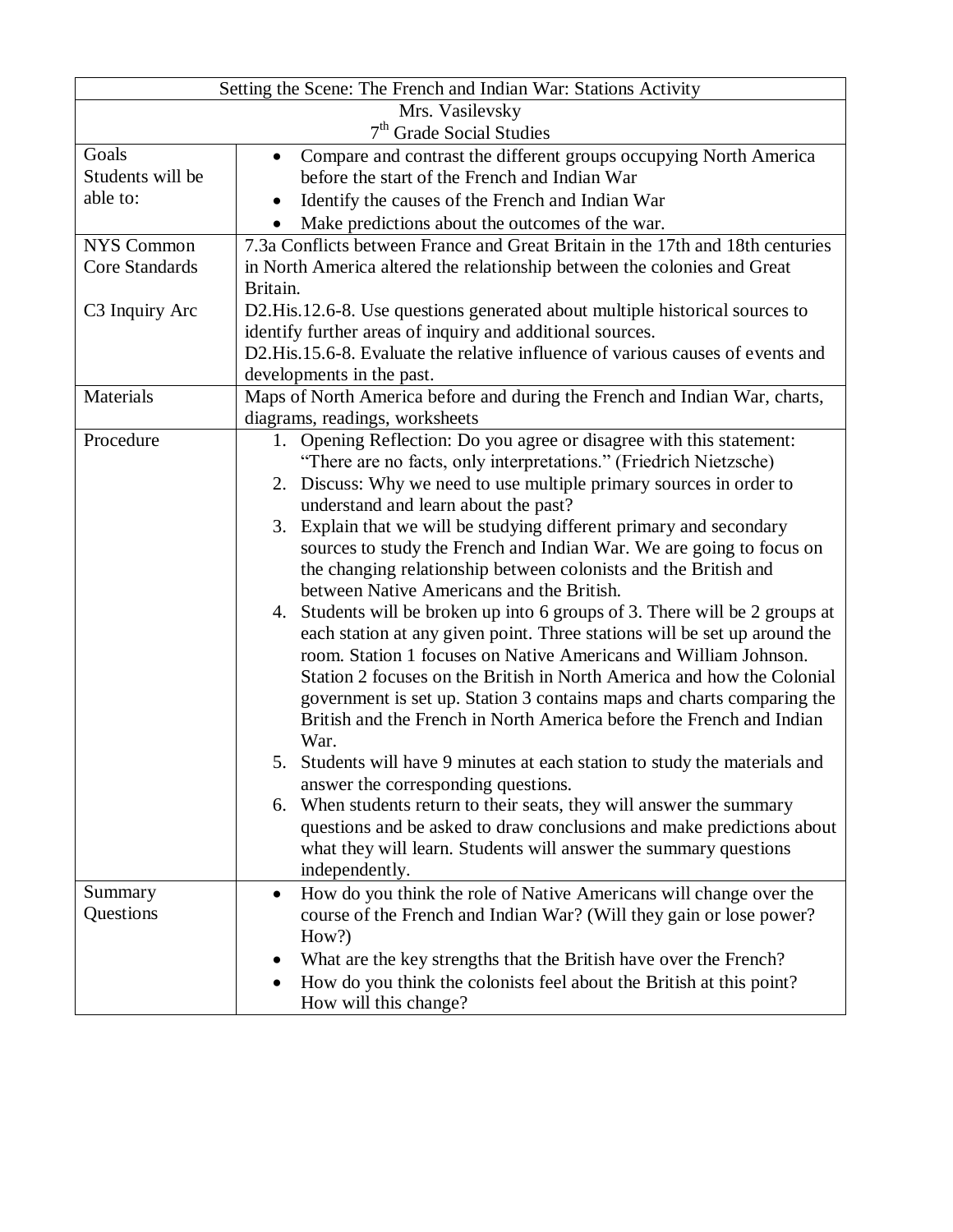In the U.S., the Seven Years' War is often called the French and Indian War. It had profound effects on Native Americans, particularly those in the Ohio River and the Mississippi River regions. Many of these tribes actively participated in the war and chose sides. In New York, the Iroquois Confederacy was able to make treaties with both the French and the English and remained mostly independent from Europeans.

William Johnson was named Superintendent of Indian Affairs in 1755. In this role, he acted as an ambassador with Native Americans in the colonies to encourage them to support the British and fight the French. He gained a lot of experience for this position while he was a merchant and this business gave Johnson the opportunity to understand the Indians. It was his special relationship with the Six Nations, and specifically with the Mohawks of the Iroquois Confederacy, that led him into the political and military arenas, and



was to influence his subsequent ideas of how the colonies should manage the whole question of trade and expansion. As Superintendent of Indian Affairs, he had full powers to trade with the Iroquois Confederacy in the British interest.

With the growing tensions between the French and the British, the role of the Indian tribes was therefore a vital one in any conflict between the two antagonists. The long standing feud between them meant that the support of the Indians was a key element to a victory. In 1701 the Five Nations (later six), that is the Iroquois Confederacy (Mohawks, Oneidas, Onondagas, Cayugas and Senecas), had made peace with the French at Montreal, and remained neutral. In subsequent decades, attempts by the British to win over the Indians had been countered by the French.



In 1720 the French came across Lake Ontario and built a trading post at Niagara. To counter this threat the British built a post at Oswego in 1727. Any war between the two therefore would see the Indians acting as a pivot, and so be diligently courted to act for either side in any future conflict. When Johnson was chosen to enlist the help of the Five Nations, he had already been welcomed by them as someone who would treat them in an honest and straightforward manner. Qualities of loyalty, honesty and respect for friends and families were appreciated by the Native Americans; they found them in Johnson, so much so that they named him Warraghiyagey ('doer of great things or 'chief big business'), and in 1760 bestowed the title of sachem (administrative chief) on him.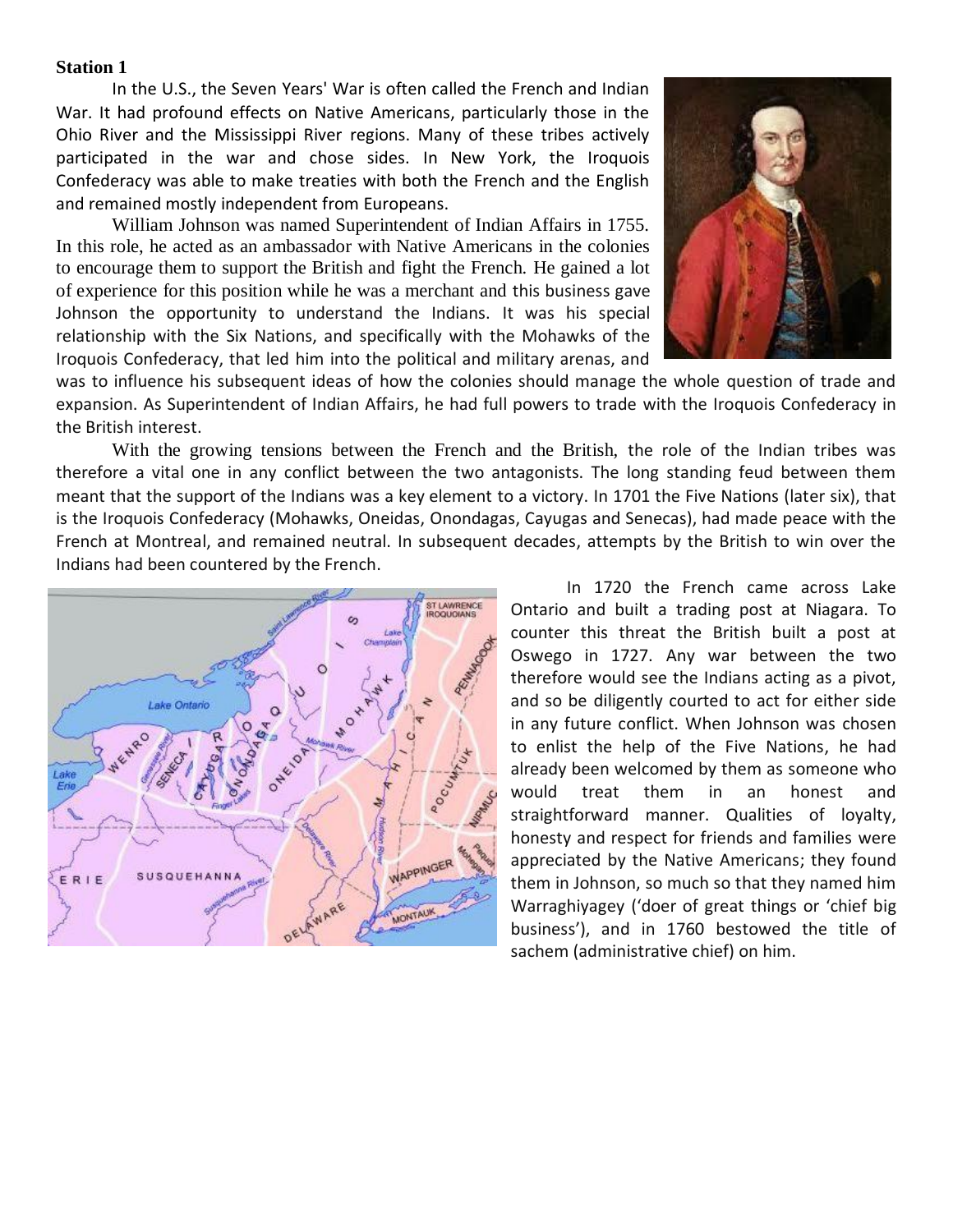

Indian War. There were "Town Hall Meetings" that gave citizens an opportunity to participate in government and Colonial Assemblies passed the laws in the colonies and were the start of the representative form of government in the United States. As the only electable body in the colonial political

system, the colonial assemblies were also responsible for approving new local taxes and colonial government budgets. Colonial assemblies were also responsible for approving financial matters related to the militia, private

American Colonists did not experience too much

interference from the British Crown before the French and

and public tax codes, and trade within their regions.

This political cartoon was by Ben Franklin in 1754, at the start of the French and Indian War.



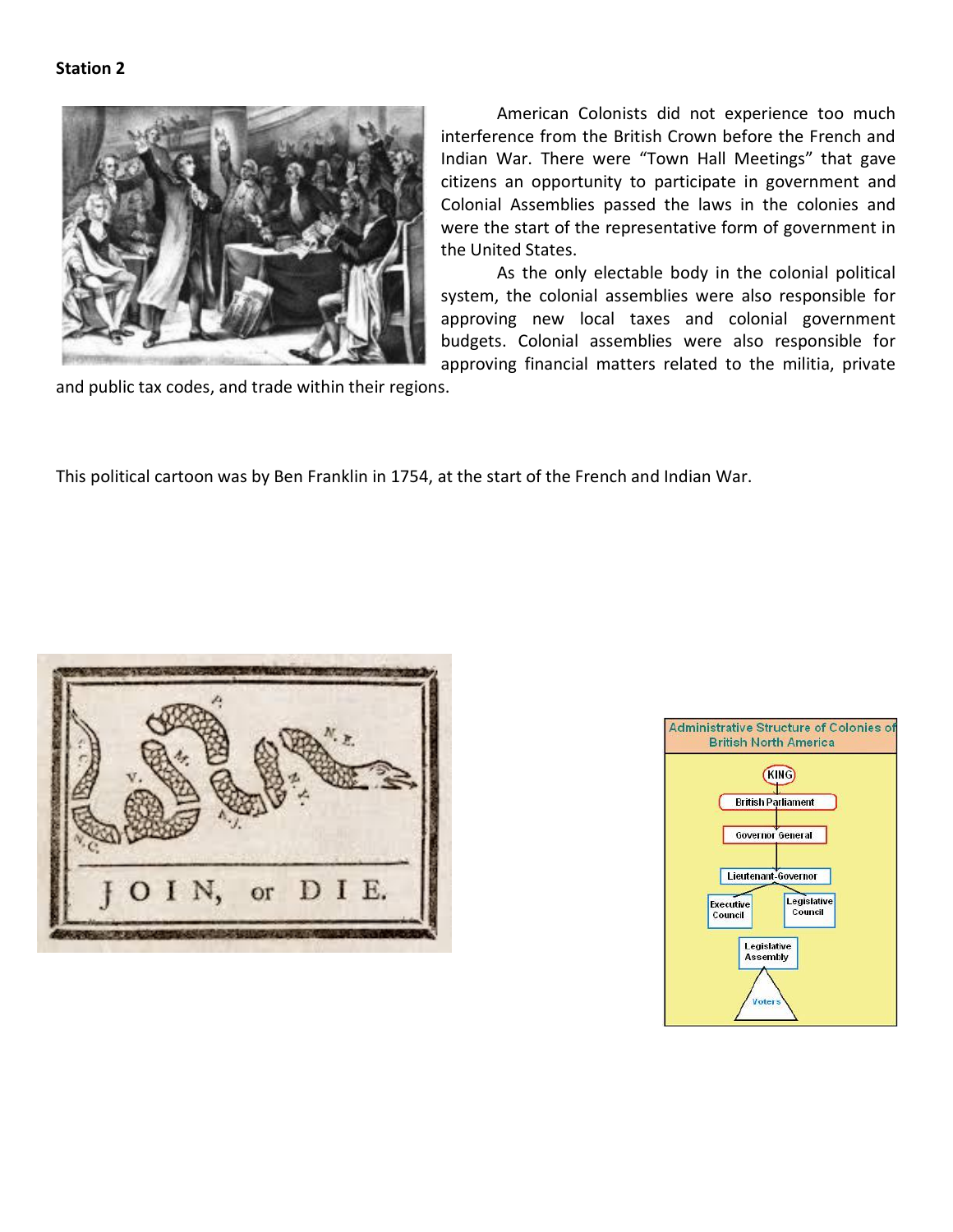| <b>MONTI</b> |      | <b>Population Chart comparing</b><br>New France to the<br><b>Thirteen American Colonies</b> |      |           | Georgian Bay<br><b>Toronto Passage</b> | Montreal <sup>®</sup><br><b>CREWS RIVER</b><br>Fort Chambly<br>Fort Saint-Jean<br>Fort de<br><b>Ple-aux-Noix</b> |
|--------------|------|---------------------------------------------------------------------------------------------|------|-----------|----------------------------------------|------------------------------------------------------------------------------------------------------------------|
|              | Year | New France                                                                                  | Year | Thirteen  | Lake Simcoe<br><b>Fort Frontenac</b>   | Fort Levis<br>Lake Champian                                                                                      |
|              |      |                                                                                             |      | American  |                                        | Fort Saint Frederic                                                                                              |
|              |      |                                                                                             |      | Colonies  |                                        | Fort Carillon                                                                                                    |
|              | 1628 | 76                                                                                          | 1625 | 1,980     | Fort Rouille<br>Lake Ontario           |                                                                                                                  |
|              | 1641 | 240                                                                                         | 1641 | 50,000    | (Toronto)                              | Fort William<br>O Oswego:<br>Henry <b>G</b>                                                                      |
|              | 1688 | 11,562                                                                                      | 1688 | 200,000   | Fort Niagara                           | Fort Bull                                                                                                        |
|              | 1713 | 18,119                                                                                      | 1715 | 434,600   |                                        | Fort Edward<br>Fort Schuyler                                                                                     |
|              | 1754 | 55,009                                                                                      | 1754 | 1,485,634 |                                        | Fort Hunter                                                                                                      |
|              | 1760 | 70,000                                                                                      | 1765 | 2,240,000 | Lake Erie                              |                                                                                                                  |
|              |      |                                                                                             |      |           | <b>British posts</b>                   | <b>Albany</b>                                                                                                    |
|              |      |                                                                                             |      |           | French posts                           |                                                                                                                  |





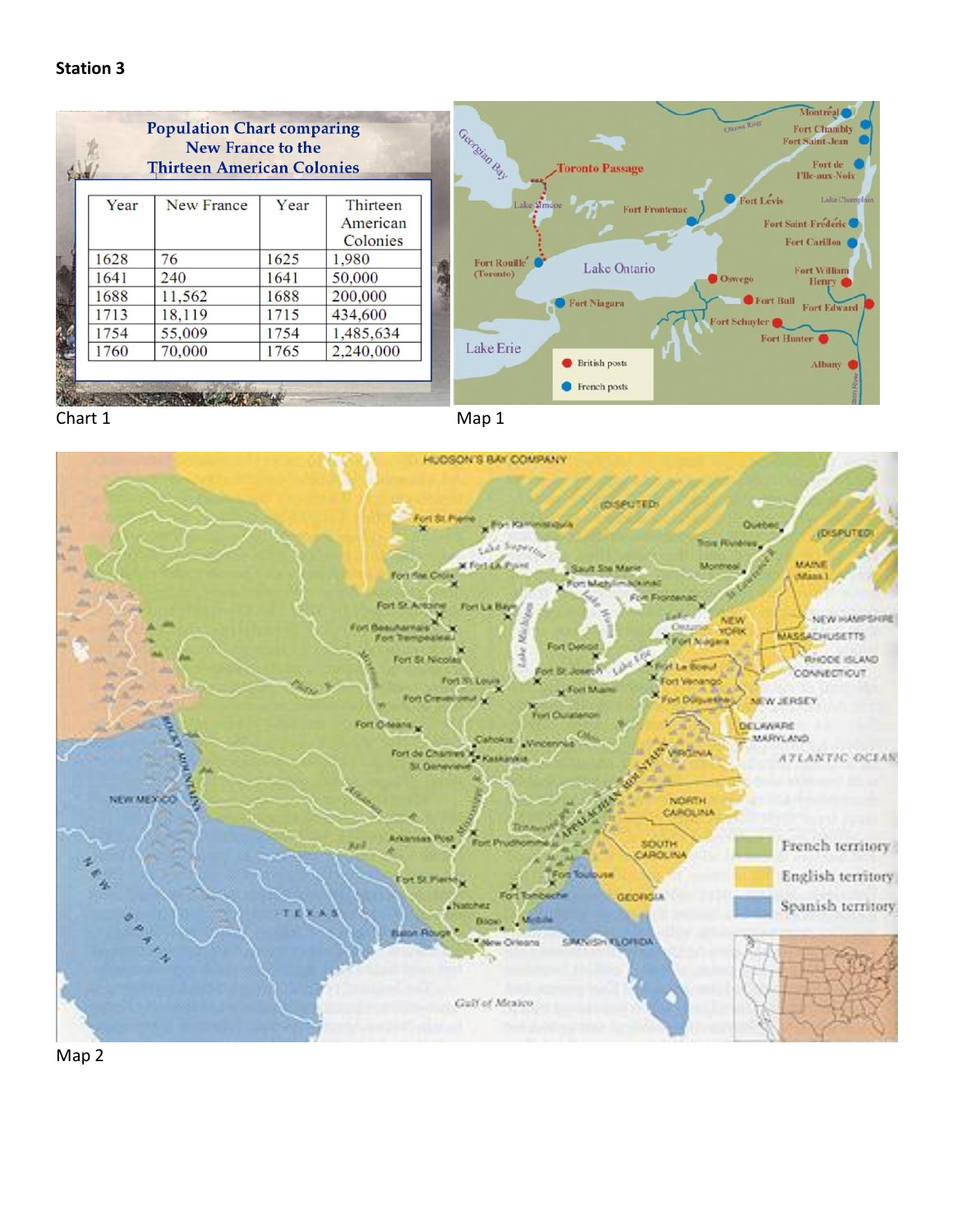| Name: |  |
|-------|--|
|-------|--|

#### **Station 1**

1. What type of source is this? How do you know this?

2. Who was William Johnson? Why was he an important historical figure?

3. Why do you think they needed a Superintendent for Indian Affairs? What was his job?

4. What role did Native Americans play before the start of the French and Indian War?

5. How would you describe the relationship between Native Americans and Europeans? Good? Bad? Explain your answer.

6. Re-read the quote below. What does this tell you about how Europeans saw the Native Americans? "Any war between the two therefore would see the Indians acting as a pivot, and so be diligently courted to act for either side in any future conflict."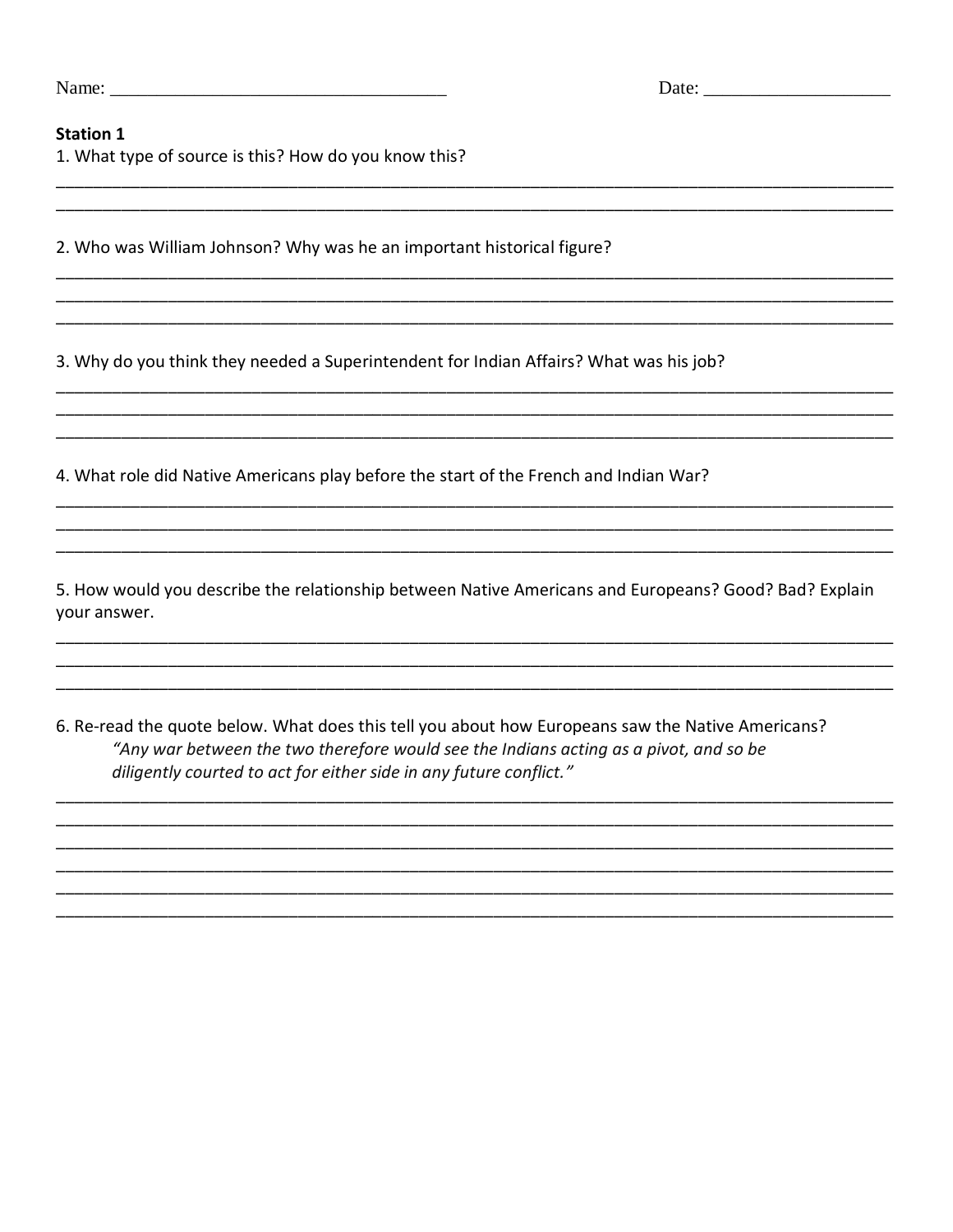1. How involved do you think the British Monarch was in colonial affairs? Did colonists have a say in government?

2. Why would colonists want to be a British colony? Explain.

3. Look at the political cartoon. Ben Franklin wanted the colonies to unite against who? Why would being united against this common enemy make them stronger?

4. How do you think the British felt about the colonists?

5. If this relationship was good, why would the American colonies want to declare their independence in 1776after the French and Indian War?